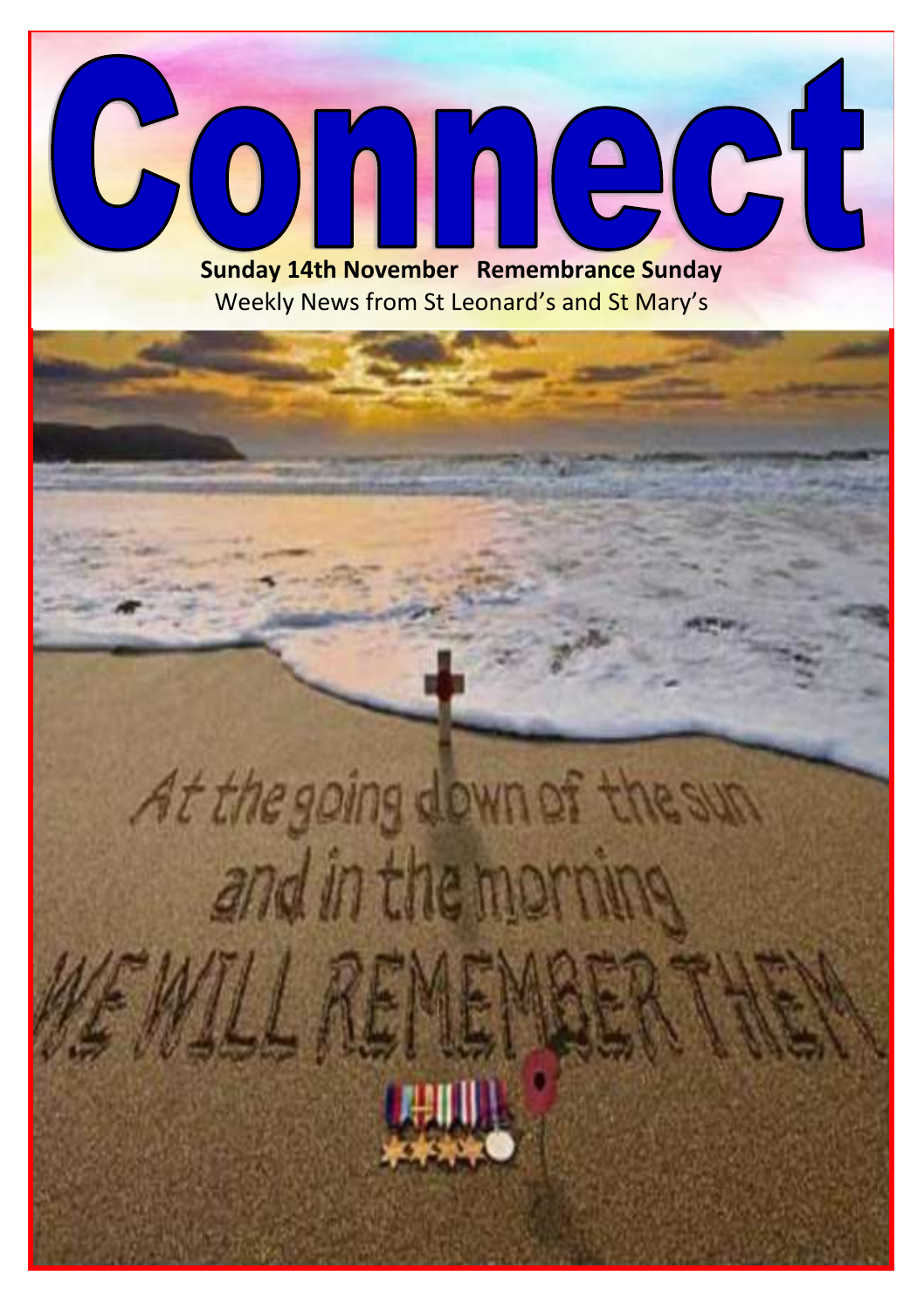

#### 'In Flanders Fields" by Col. John McCrae,

In Flanders Fields The poppies blow Between the crosses row on row That mark our place; and in the sky The larks, still bravely singing, fly

Scarce heard amid the guns below. We are the dead, short days ago We lived, felt dawn, saw sunset glow, Loved and were loved and now we lie **In Flanders Fields.** 

Take up our quarrel with the foe To you, from failing hands, we throw The torch, be yours to hold it high. If ye break faith with us, who die We shall not sleep, though poppies grow In Flanders Fields.

## The point of wearing a poppy

(Taken from rootsontheweb)

God, it's difficult to see the point of wearing a poppy, or what difference two minutes' silence will make when we could be shouting protests. But we can recognise a broken life being valued, a gift being given, and taking two minutes to reflect on how much we have. We look to the future, not to the past. We cannot change what has been but do not need to repeat its mistakes. So as old and young come together before you, take the very best of our lives; bind us into one people of faith and help us to share our common values, love of Jesus and care for each other: to build dreams. and, with your Holy Spirit, turn them into reality. Amen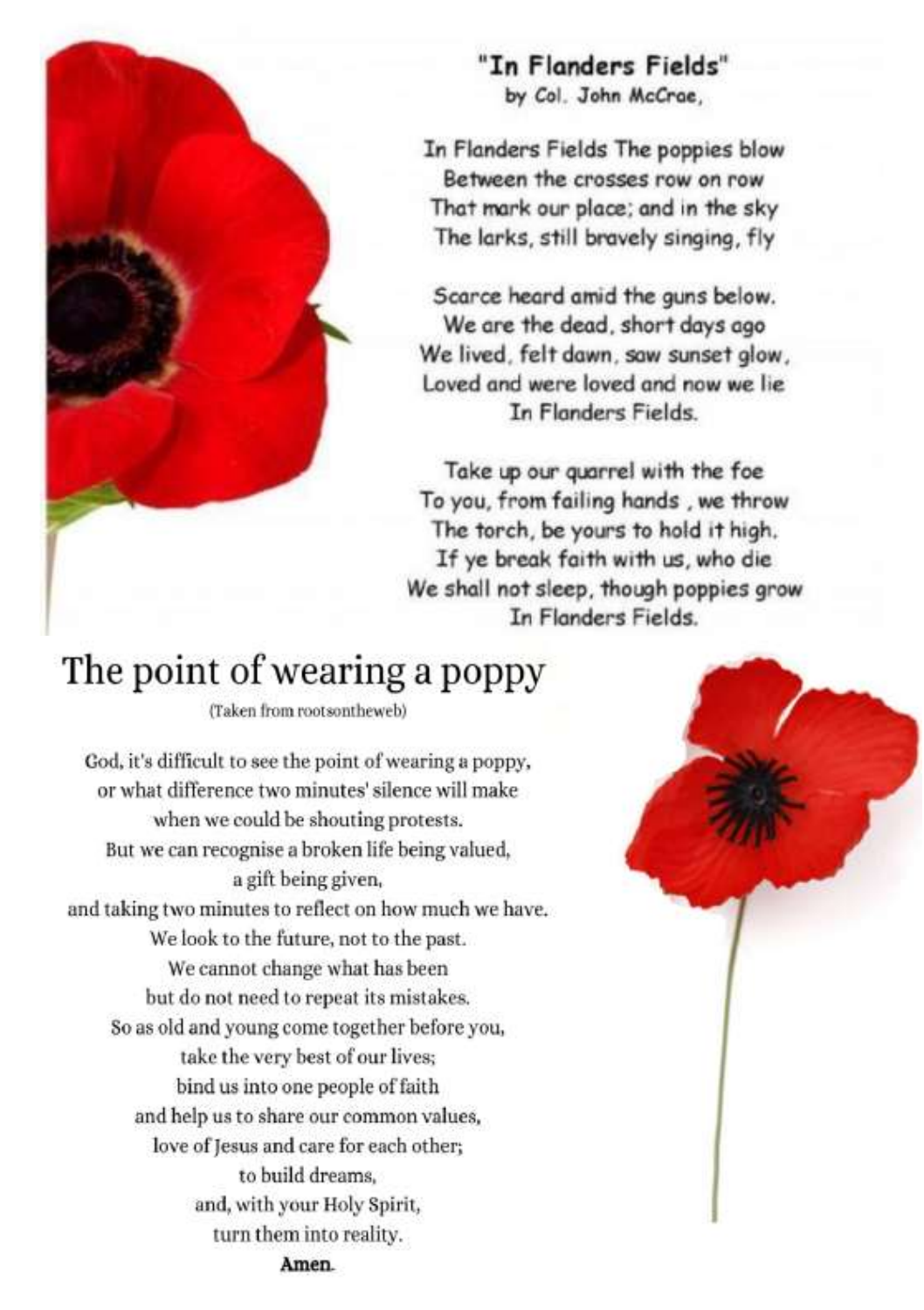#### **Remembrance Sunday**

#### **The Gathering**

The Lord be with you **and also with you**

I lift up my eyes to the hills from whence will my help come? **My help comes from the Lord, who made heaven and earth.** 

#### *Hymn*

#### **Praise, My Soul, The King Of Heaven**

To His feet thy tribute bring. Ransomed, healed, restored, forgiven, Who like thee His praise should sing? Praise Him! Praise Him! Praise Him! Praise Him! Praise the everlasting King!

Praise Him for His grace and favour To our fathers in distress; Praise Him, still the same forever, Slow to chide, and swift to bless. Praise Him! Praise Him! Praise Him! Praise Him! Glorious in His faithfulness.

Father-like, He tends and spares us; Well our feeble frame He knows; In His hands He gently bears us, Rescues us from all our foes. Praise Him! Praise Him! Praise Him! Praise Him! Widely as His mercy flows.

Angels help us to adore Him; Ye behold Him face to face; Sun and moon, bow down before Him, Dwellers all in time and space. Praise Him! Praise Him! Praise Him! Praise Him! Praise with us the God of grace!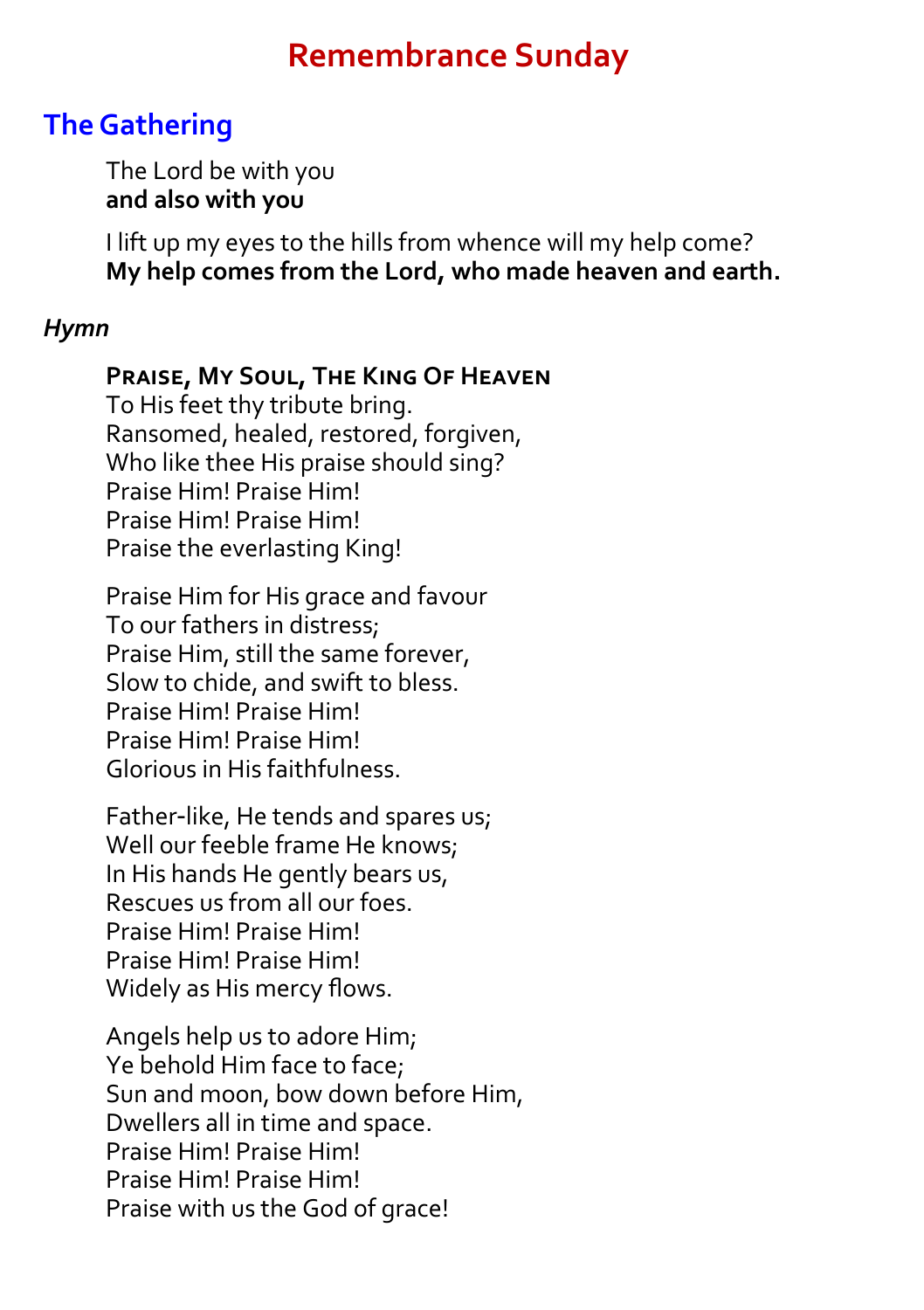#### **An act of Remembrance**

*Names of the fallen are read and the wreath is placed*

They shall grow not old, as we that are left grow old; age shall not weary them, nor the years condemn. At the going down of the sun and in the morning, we will remember them.

#### **We will remember them.**

*Silence is kept*

#### **Prayer**

**Living God; we remember those whom you have gathered from the storm of war into the peace of your presence; may that same peace calm our fears, bring justice to all peoples and establish peace among the nations, through Jesus Christ our Lord. Amen.**

#### **The National Anthem**

**God save our gracious Queen, long live our noble Queen, God save the Queen: Send her victorious, happy and glorious, Long to reign over us: God save the Queen.**

#### **A prayer of confession**

Remembering that God is love and calls us all to live in peace, we confess our sins.

**God of mercy, we acknowledge that we have sinned. We turn from the wrong that we have done, and are mindful of all that we have failed to do Forgive us, and help us to live each day in the light and love of Christ our Lord. Amen**

May the Father forgive us through the sacrifice of his Son and strengthen us to live as people of his peace by the power of the Holy Spirit. **Amen**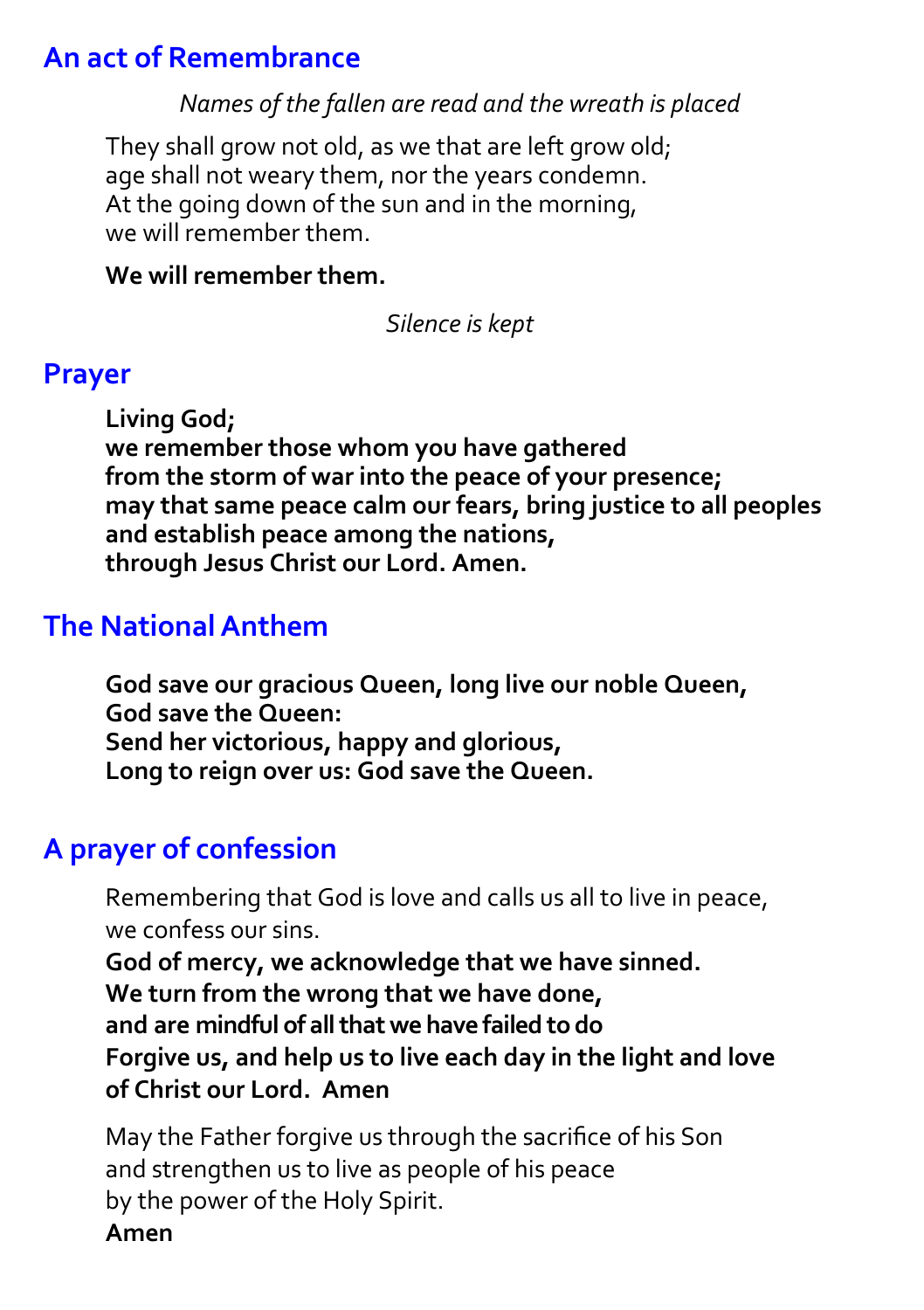#### **Reading of Scripture Micah 6 v6-8**

With what shall I come before the Lord and bow down before the exalted God?

Shall I come before him with burnt offerings, Will the Lord be pleased with thousands of rams, with ten thousand rivers of oil? Shall I offer my firstborn for my transgression, the fruit of my body for the sin of my soul?

He has shown you, O mortal, what is good. and what does the Lord require of you? To act justly and to love mercy and to walk humbly with your God.

#### *Hymn*

**O God, Our Help In Ages Past,** our hope for years to come, Our shelter from the stormy blast, and our eternal home.

Beneath the shadow of Thy throne Thy saints have dwelt secure; Sufficient is Thine arm alone, and our defence is sure.

Before the hills in order stood, or earth received her frame, From everlasting Thou art God, to endless years the same.

A thousand ages in Thy sight are like an evening gone, Short as the watch that ends the night before the rising sun.

Time, like an ever-rolling stream, bears all its sons away; They fly forgotten, as a dream dies at the opening day.

O God, our help in ages past, our hope for years to come, Be Thou our guard while troubles last, and our eternal home.

#### **The Gospel Reading Mark 13: 1-8**

Hear the Gospel of our Lord according to Mark **Glory to Christ our Saviour.**

As Jesus was leaving the temple, one of his disciples said to him, 'Look, Teacher! What massive stones! What magnificent buildings!' Do you see all these great buildings?' replied Jesus. Not one stone here will be left on another; every one will be thrown down.'

As Jesus was sitting on the Mount of Olives opposite the temple,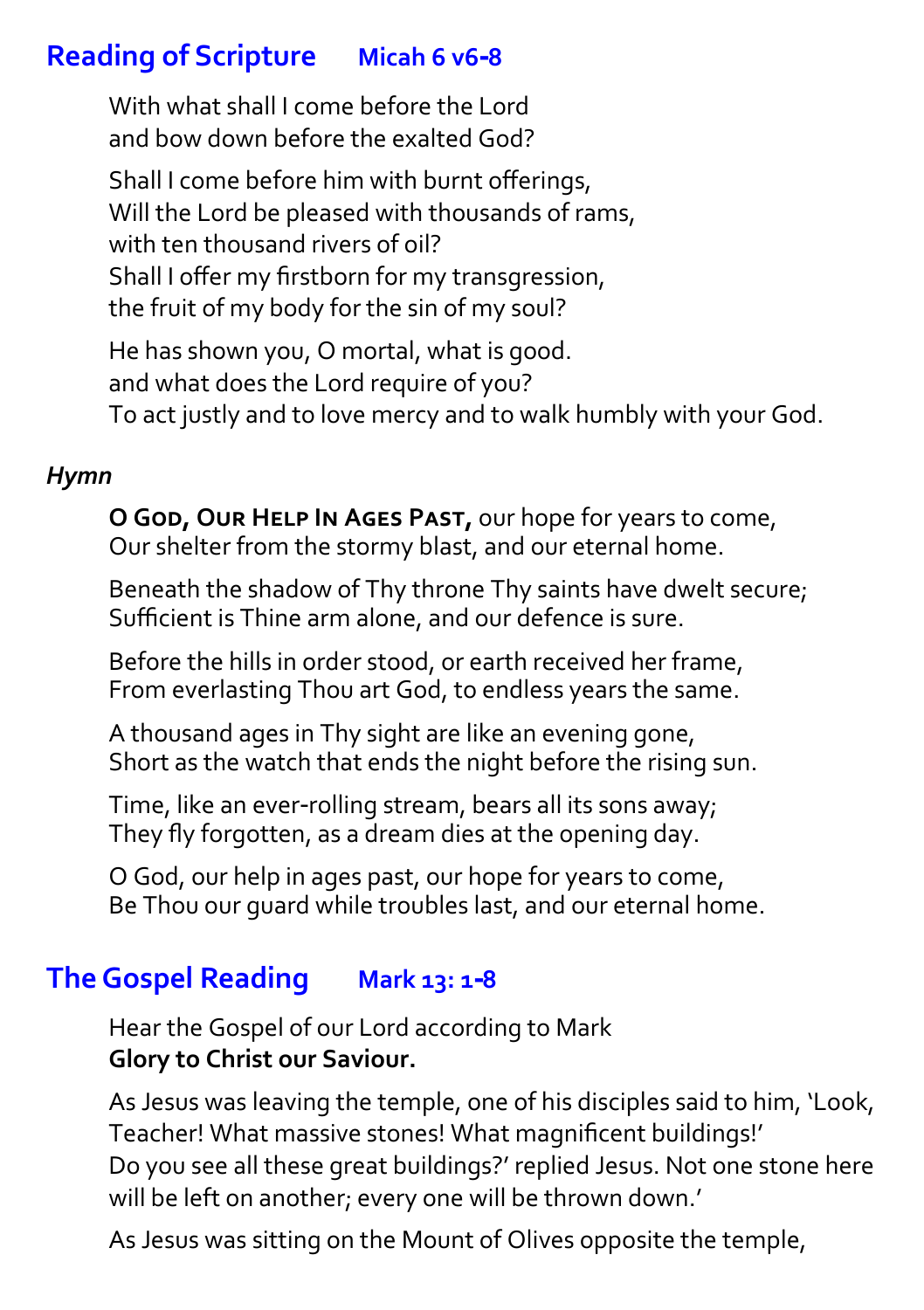Peter, James, John and Andrew asked him privately, "Tell us, when will these things happen? And what will be the sign that they are all about to be fulfilled?"

Jesus said to them: "Watch out that no one deceives you. Many will come in my name, claiming, "I am he," and will deceive many. When you hear of wars and rumours of wars, do not be alarmed. Such things must happen, but the end is still to come. Nation will rise against nation, and kingdom against kingdom. There will be earthquakes in various places, and famines. These are the beginning of birth-pains."

Give thanks to the Lord for his glorious Gospel. **Praise to Christ our Lord.**

#### **Sermon**

#### **Prayers**

#### **The Peace**

The peace of the Lord be always with you **And also with you**

#### *Hymn*

#### **HERE IS LOVE vast as the ocean,**

loving kindness as the flood, When the Prince of life, our ransom shed for us His precious blood. Who His love will not remember? Who can cease to sing His praise? He can never be forgotten throughout heaven's eternal days.

On the Mount of Crucifixion fountains opened deep and wide; Through the floodgates of God's mercy Flowed a vast and gracious tide. Grace and love, like mighty rivers, Poured incessant from above, And heaven's peace and perfect justice Kissed a guilty world in love.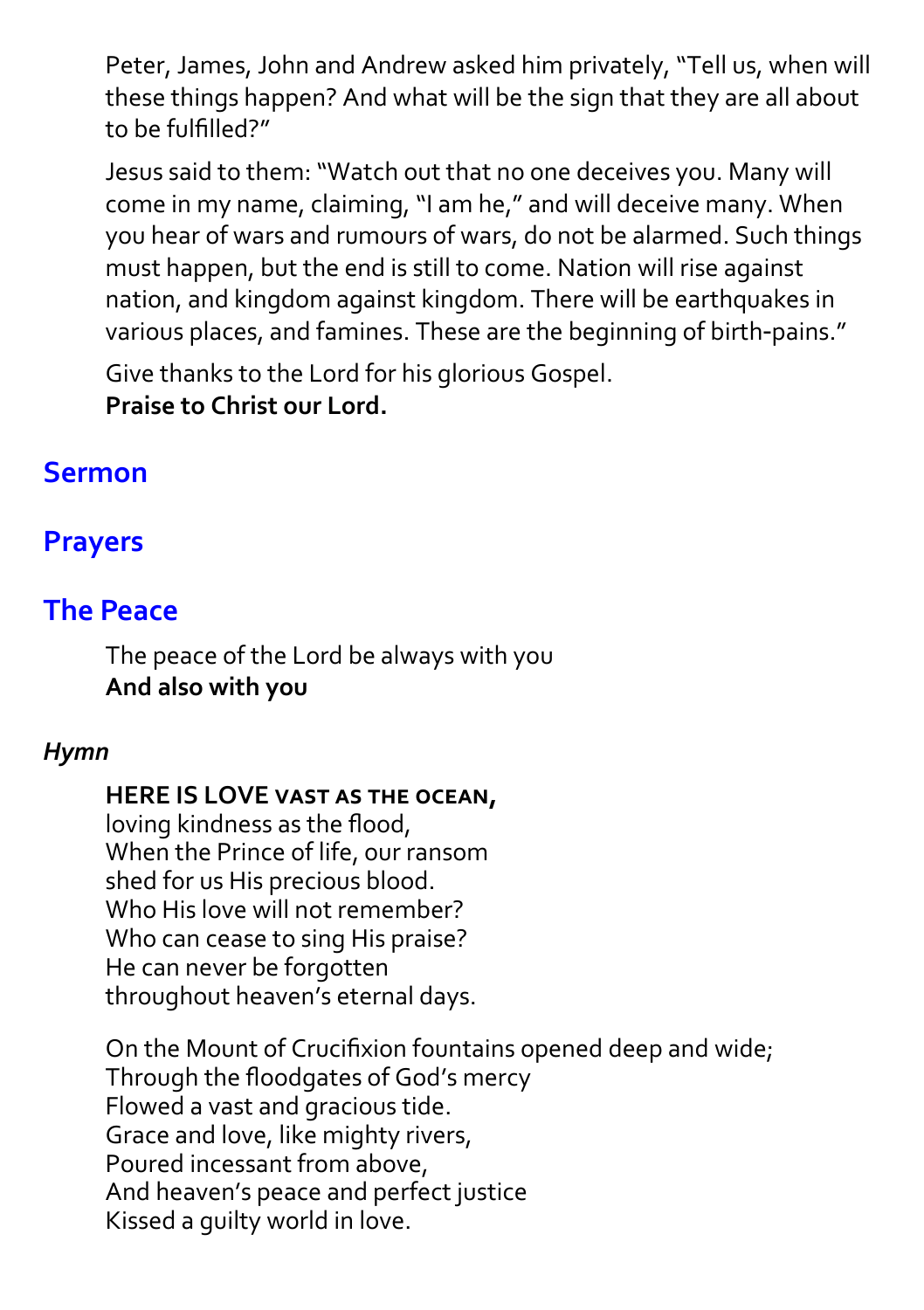#### **Offering Prayer**

Blessed are you Lord God of all creation, through your goodness we present these offerings which come from the wealth of the earth and the labour of human hands. May they be blessed for the glory of your name **Blessed be God forever**

#### **The Eucharist**

The Lord be with you. **And also with you.**

Lift up your hearts. **We lift them to the Lord.**

Let us give thanks to the Lord our God. **It is right to give him thanks and praise**

Worship and praise belong to you, Father, in every place and at all times. You made us, all the people of the world, and everything that is.

You give us the daylight. Your Word lights up our minds. Jesus was born among us to be light in our darkness.

#### **Your Spirit lives in us so that we can look at the world with your eyes.**

One day we will be with you in heaven, but already we join with the saints and angels, and sing their joyful song:

**Holy, holy, holy Lord, God of power and might. Heaven and earth are full of your glory. Hosanna in the highest. Blessed is he who comes in the name of the Lord. Hosanna in the highest.**

Father, you never forget us or turn away from us, even when we fail you.

You sent your Son Jesus who gave his life for us.

He healed those who were sick, cared for those who were poor, and cried with those who were sad.

He forgave sinners and taught us to forgive.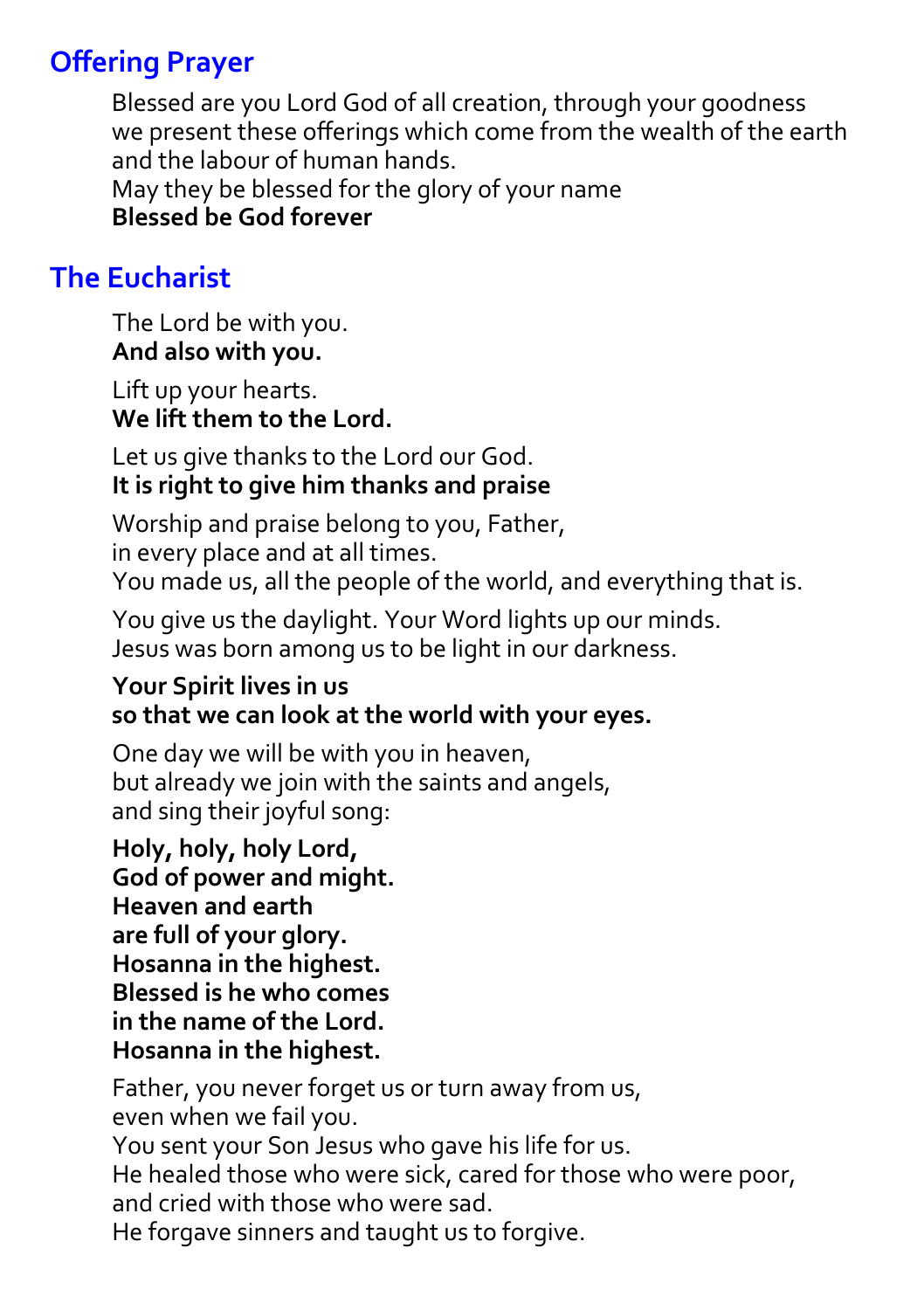We recall that on the night before he died, while he was having supper with his friends, he took bread and offered you thanks. He broke the bread, and gave it to them, saying: "Take, eat. This is my Body: it is broken for you."

After supper, he took the cup, and offered you thanks, and gave it to them saying: "Drink this, all of you. This is my Blood of the new covenant; it is poured out for you, and for all, that sins may be forgiven. Do this in remembrance of me."

**We now obey your Son's command. We recall his blessed passion and death, his glorious resurrection and ascension; and we look for the coming of his Kingdom. Made one with him, we offer you these gifts and with them ourselves, a single, holy, living sacrifice.**

Hear us, most merciful Father, and send your Holy Spirit upon us and upon this bread and this wine, that, overshadowed by his life-giving power, they may be the Body and Blood of your Son, and we may be kindled with the fire of your love and renewed for the service of your Kingdom.

**Help us, who are baptised into the fellowship of Christ's Body to live and work to your praise and glory; may we grow together in unity and love until at last, in your new creation, we enter into our heritage in the company of the Virgin Mary, the apostles and prophets, and of all our brothers and sisters living and departed**

Through Jesus Christ our Lord, with whom, and in whom, in the unity of the Holy Spirit, all honour and glory be to you, Lord of all ages, world without end. **Amen.**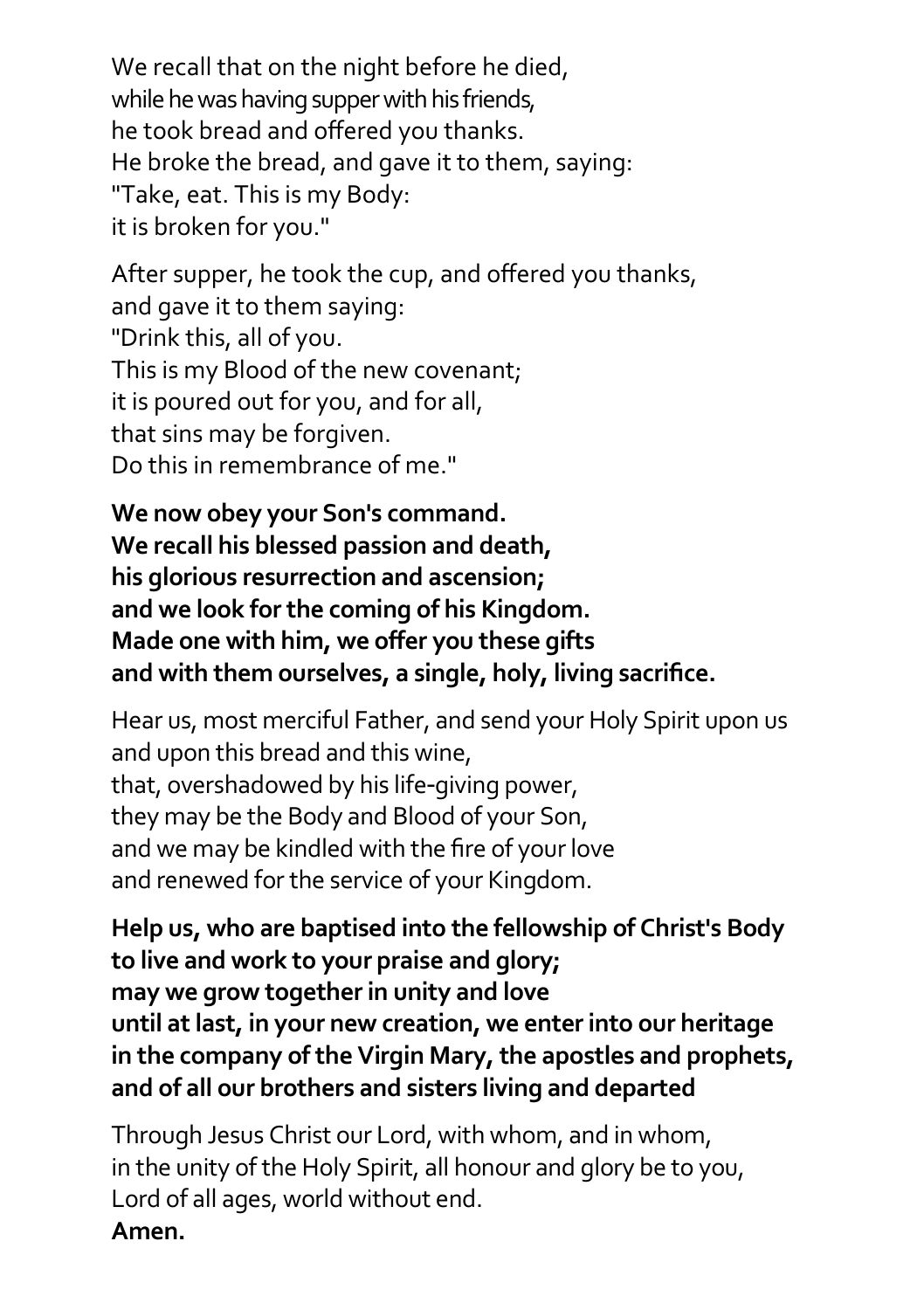#### **Lord's Prayer**

As our Saviour Christ has commanded and taught us, we are bold to say:

**Our Father, who art in heaven, hallowed be thy name; thy kingdom come; thy will be done; on earth as it is in heaven. Give us this day our daily bread; and forgive us our trespasses, as we forgive those who trespass against us. Lead us not into temptation, but deliver us from evil. For thine is the kingdom, the power and the glory, for ever and ever. Amen.**

#### **Breaking of the Bread**

We break this bread to share in the body of Christ. **Though we are many, we are one body, because we all share in one bread.**

#### **Distribution of Communion**

*All are welcome to come forward to the table and receive communion or a blessing at this time*

#### **The Kohima Epitaph is said:**

**When you go home tell them of us and say, for your tomorrow we gave our today.**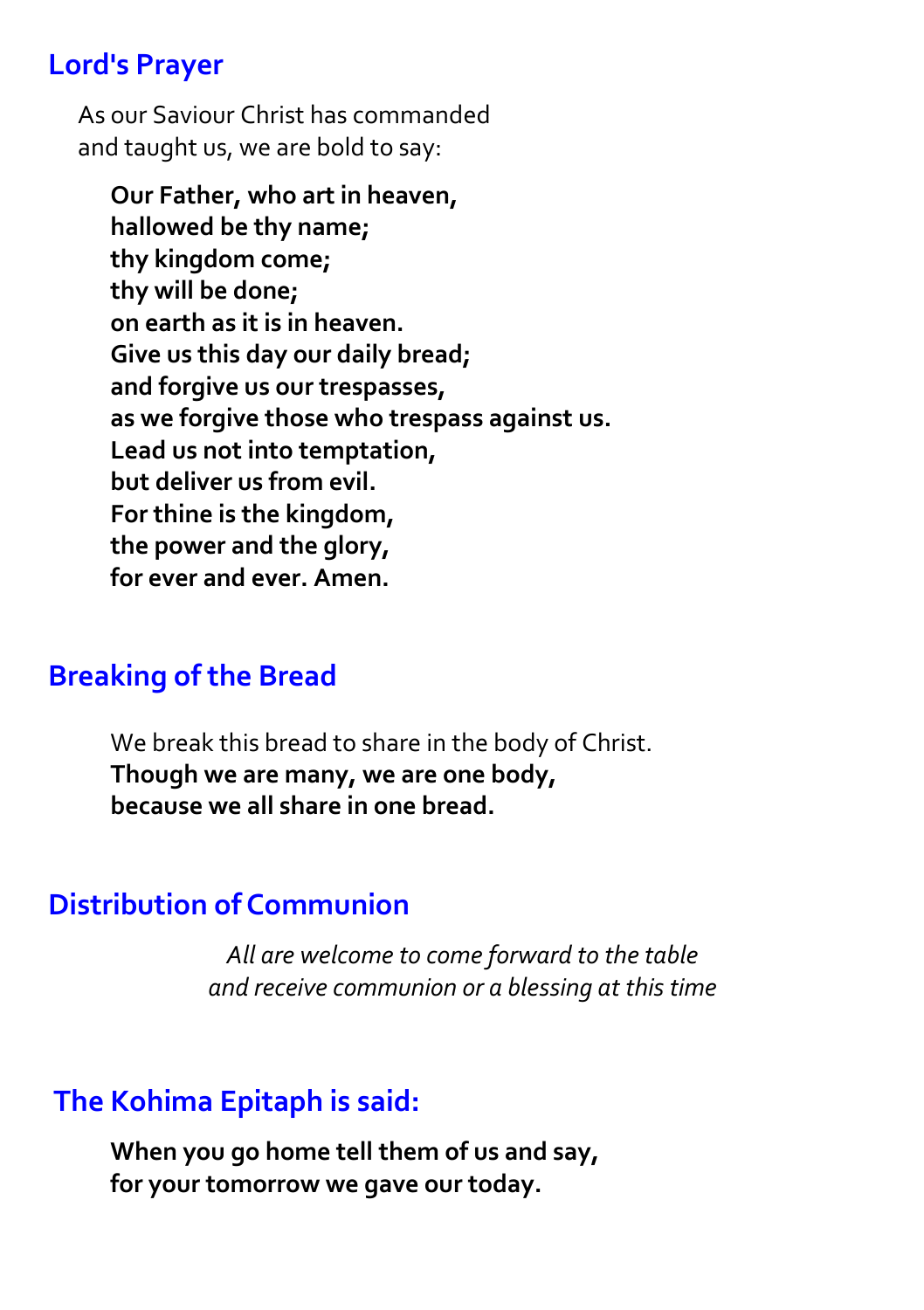#### **An act of recommitment**

Let us commit ourselves a fresh to the ways of peace, responsible living and faithful service.

Will you strive for all that makes for peace? **We will** 

Will you seek to heal the wounds of war? **We will** 

Will you work for a just future for all of humanity? **We will** 

**Merciful God, we offer to you the fears in us that have not yet been cast out by love: May we accept the hope you have placed in our hearts and live lives of justice, courage and mercy; through Jesus Christ our Lord saviour. Amen**

#### **The Blessing**

God grant to the living grace, to the departed rest, to the Church, our Queen, the Commonwealth and all people, unity, peace and concord,

May the peace of God which passes all understanding, keep our hearts and minds in the knowledge and love of God, and of his Son, Jesus Christ our Lord: And the blessing of God almighty, the Father, the Son and the Holy Spirit, be among you and remain with you always. Amen.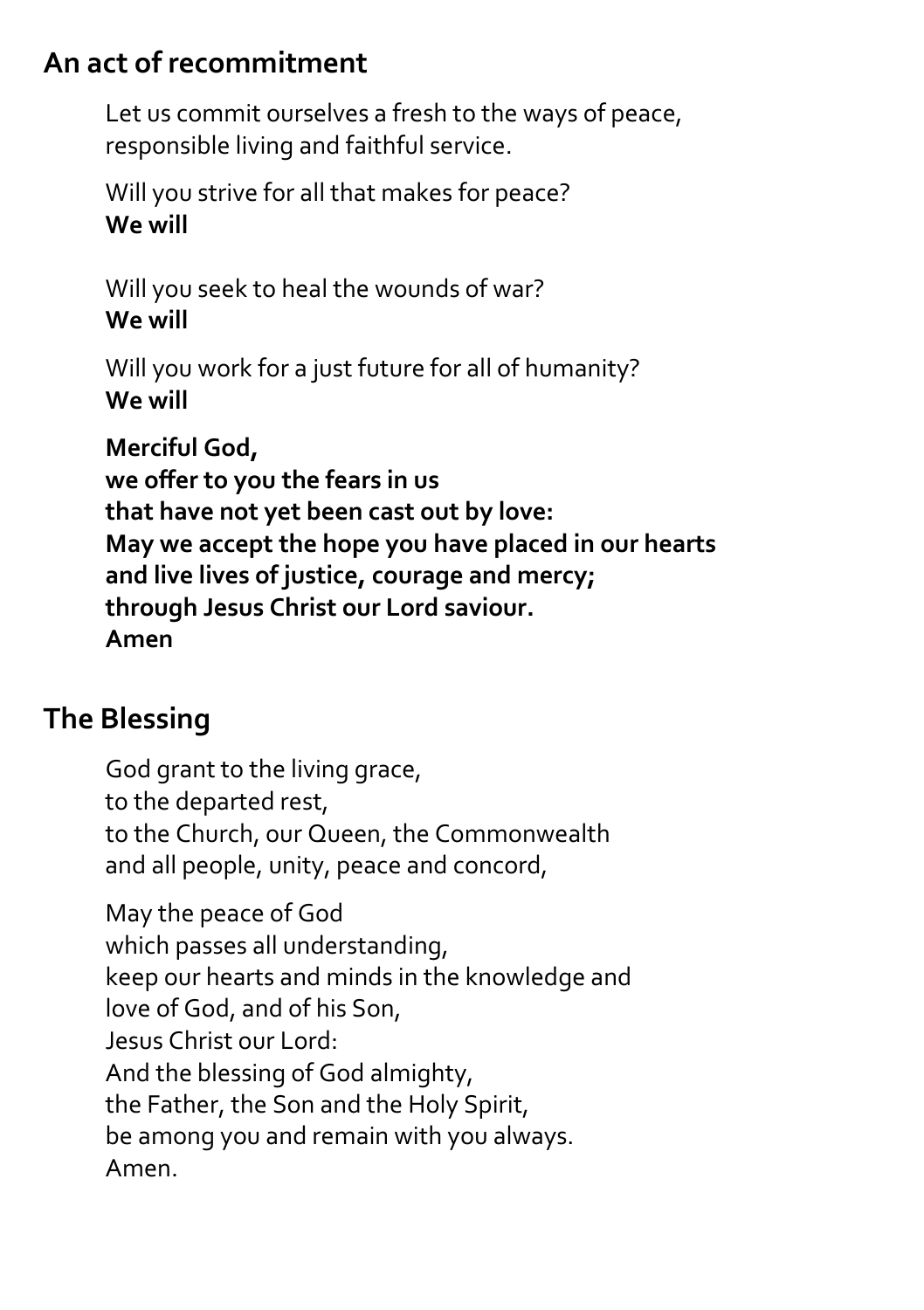#### *Hymn*

#### **THE DAY THOU GAVEST, LORD, IS ENDED,**

The darkness falls at Thy behest; To Thee our morning hymns ascended, Thy praise shall sanctify our rest.

We thank Thee that Thy church unsleeping, While earth rolls onward into light, Through all the world her watch is keeping, And rests not now by day or night.

As o'er each continent and island The dawn leads on another day, The voice of prayer is never silent, Nor dies the strain of praise away.

The sun that bids us rest is waking Our brethren 'neath the western sky, And hour by hour fresh lips are making Thy wondrous doings heard on high.

So be it, Lord! Thy throne shall never, Like earth's proud empires, pass away; Thy kingdom stands, and grows for ever, Till all Thy creatures own Thy sway.

#### **Dismissal**

Go in peace to love and serve the Lord **in the name of Christ Amen**

#### **Birthday blessings on those who have or are celebrating their birthdays at this time**

*Alan Keiller, David Reid, John Mellon*

*Margaret Laidlaw, Jacqui du Rocher*

*Robert Brand*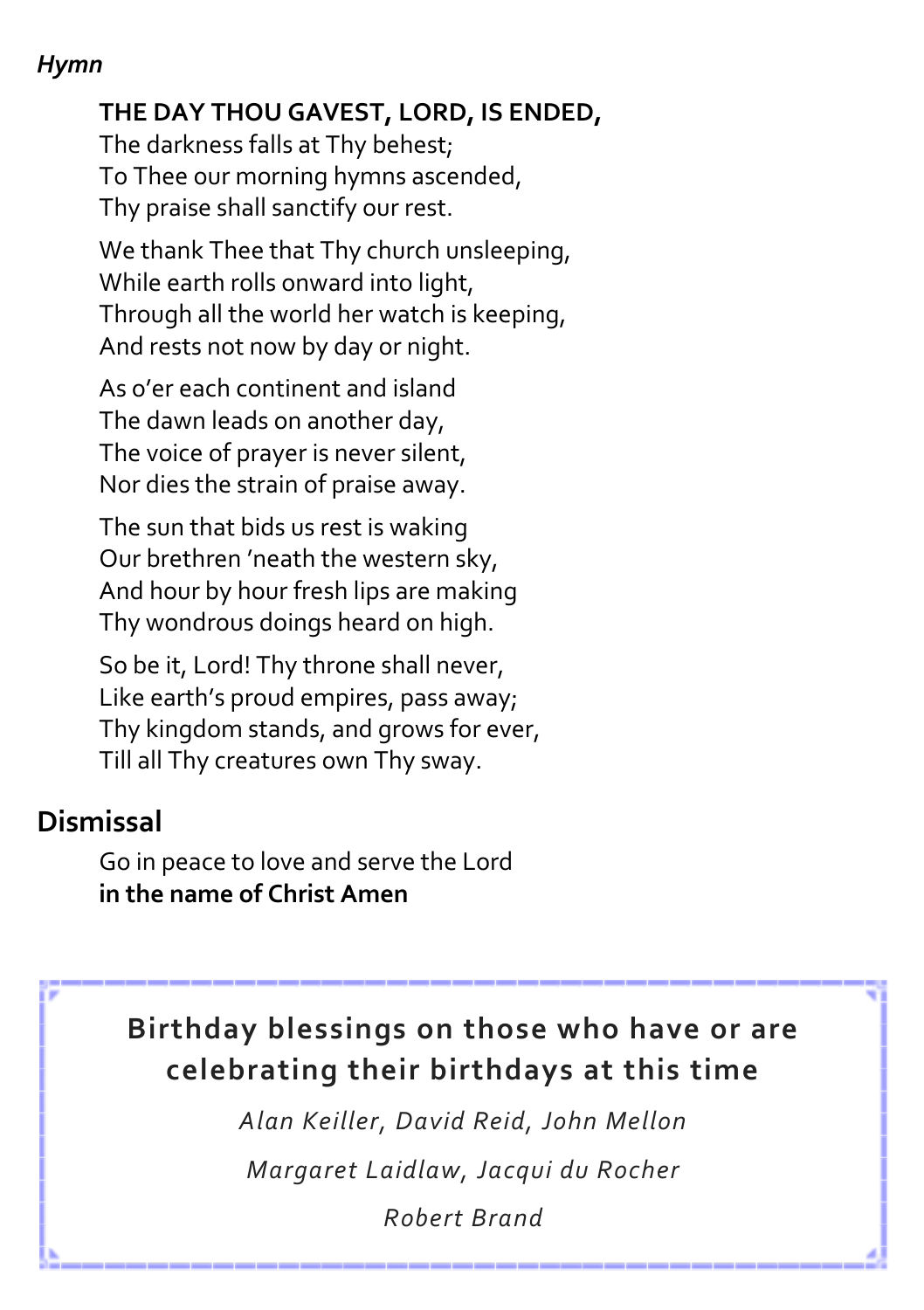

*Izzy's News* 

Hello Everyone,

It has been a very quiet week with Dad having been away at the Clergy Conference for most of the week. I got to stretch out on his side of the

bed and me and Mum had peace without Dad's snoring. Dad had confided in me that he was not necessarily looking forward to the study session within the conference but that he often enjoyed the camaraderie, the food and the bar discussions.

However, on his return the news is that it was probably one of the best Clergy Conferences he had been on. The speaker, the Revd Richard Carter shared many stories from his encounters with God throughout his ministry in places of abundance as well as how God was at work in places of scarcity. Often people who have much do not really rely on God or sense a need for God even though they are spiritually poor. While those living with scarcity know their need and seek God and through seeking God find that God is there with them. The need may still exist but there is a sense of hope that we do not face these times alone.

Also sometimes we get so caught up within a narrative of scarcity, "we don't have this or that, or the people we need!" that we become blinded to the abundance that we do have. No doubt Dad, and Jacqui who was there too, will share more from the Clergy Conference which for them became an oasis, a place of rest, contemplation and refreshment.

Sadly for me its back to the floor with paws over my ears as Dad sleeps the night away dreaming of silent prayer and meditations. Ah well its good have him home safely and refreshed again before the business of life, work and worship take over once more.

*With licks and love from Izzy*

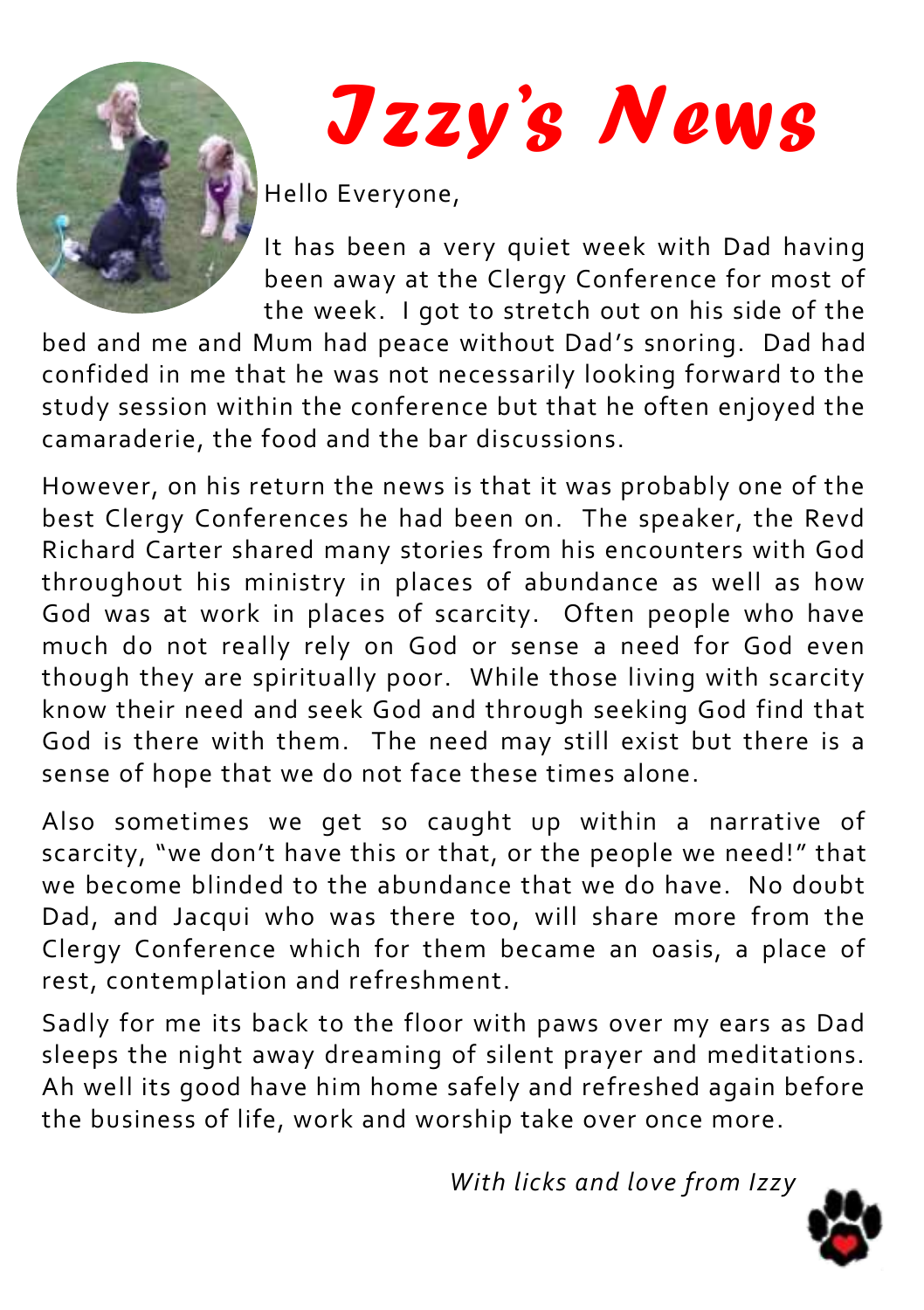

#### *Margaret*

## **CoP26 November 2021**

*What will CoP 26 be known for? Time will tell; however, I am glad that we began the conversation over a year ago, and that the projections for Zero Emissions by 2030 are not new to us. The Eco Group will be meeting shortly to discuss our next steps for action, meanwhile I hope you enjoy reading about the adventure into Glasgow by Vicki, Richard, Pauline, Val, and Robyn as they join the Saturday rally at COP26. -*

We set off (me with a little apprehension as I have never been on a protest march before) on a dark Saturday morning, complete with banners, food, and excitement! Got the Borders train and saw Val waving to us. We arrived at Waverley, warmed ourselves in a Costa and found the coaches on Waterloo Place. Left at 9.30 – on time – so far, so good and thanks to Pauline for organizing this. Much chat and instruction on coach by our stewards and the warnings about being left in Glasgow that evening if we didn't return back in time for departure at 4.30pm!

Our original plan on arriving in Kelvin Park was to meet up with our Tear Fund allies in St. Silas Church. Alas, we got bum information from Google maps and found ourselves a little lost so decided to abandon Plan A and

head for the meeting point in the park. There were already hundreds of people in the park despite the rain and the wind. But we had been warned and were prepared – parkas at the ready and gloves out as well as hats. Sadly, Robyn's trainers will never be the same again with all the mud!



We were delayed for more than an hour setting off as I don't think the organisers had anticipated the volume of folk, but eventually we joined the COP 26 march to Glasgow Green. It was a wonderful experience, the sheer feeling of being joined with 100,000 others and more sharing a common voice to our governments to make our planet better for all - our children, the poorest nations, our eco systems, climate justice and a cleaner greener environment was the universal goal. There was much banter and noise and so much support from the Glaswegians, many of whom had similar demands on placards in their windows, several of them with unprintable slogans! The camaraderie was amazing!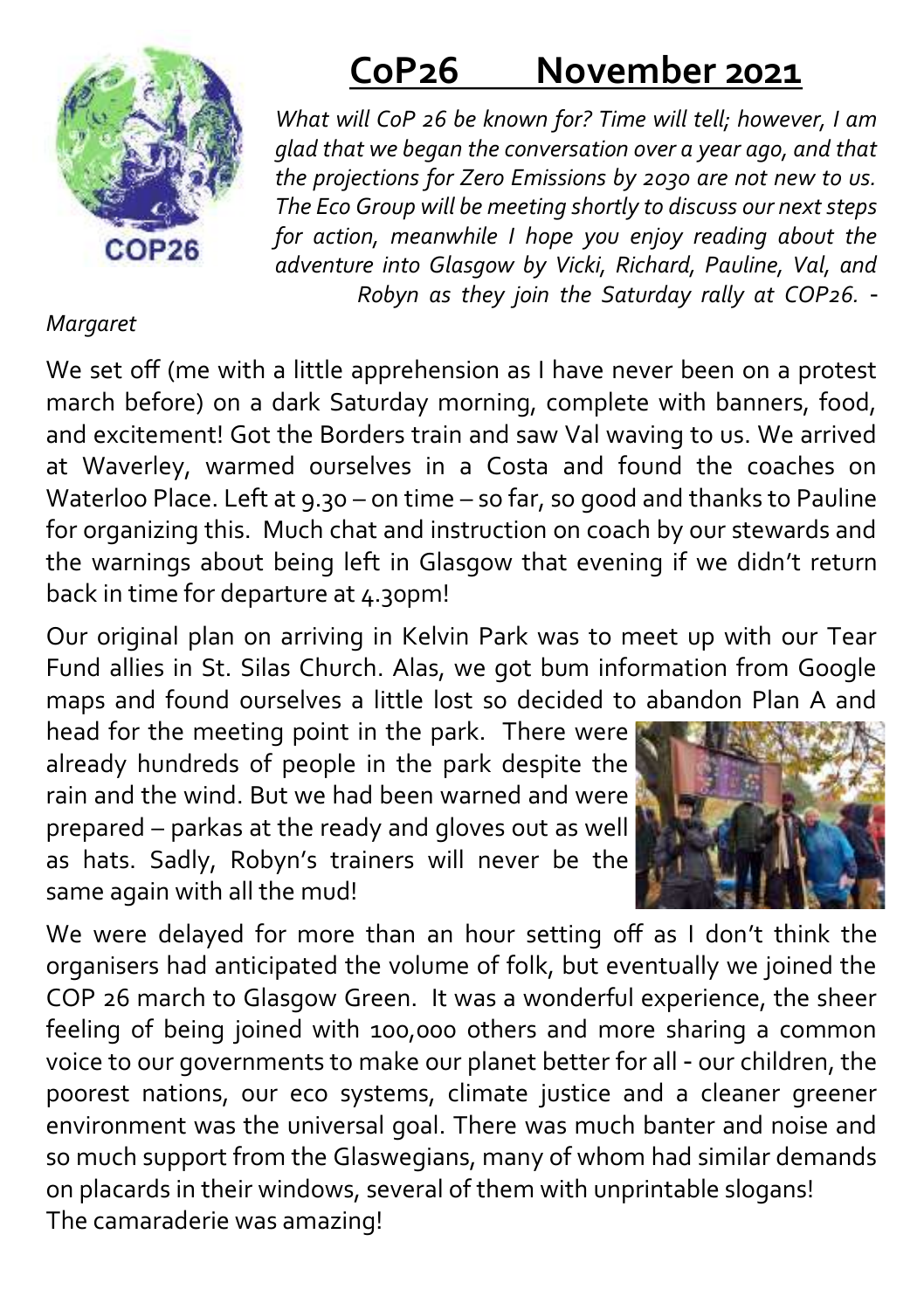There were a few down sides – the wind made us have to fold up our banners a few times, but they were much photographed when opened. Richard and I were glad that we had chosen a robust material for the rain but not when the high winds threatened to lift them and us to the skies and I for one had rather sore arms for the next few days from carrying them.

There was a kettling incident which held up the march a bit in the middle and we later learned it was a group of activists dressed as scientists who survived the incident through the generosity of Glaswegians bringing hot drinks, biscuits, and encouragement. And of course, the lack of toilets. At one point Pauline and I just found a bush!

We arrived at Glasgow Green to find the speeches all finished and people dispersing. It was also time to find the coaches so we could not look for the Stitches for Survival display where hundreds of knitted scarves with eco messages were hung on washing lines on the Green. However, it was also dark so we would not have seen them in their glory, but Pauline decided to stay on in Glasgow to help the organisers pack up the blankets and she managed to capture some images.



You can see more on their website. www.stitchesforsurvival.earth/gallery/ Our own contributions will be hung in our churches for the Christmas Fair and the banners we carried were copies of them.)

Back on the coach, tired but exhilarated. What a day….so glad we could add our voices and feet to the many others. Unless we show those with the power and means to do something drastic about climate change, we will condemn our planet to becoming an unlivable place for many, sadly the less well-off will be the main and early sufferers.

Please continue to pray for these issues and that the COP26 agreements will be upheld if not exceed by all countries and not just those that were present.

Vicki & Pauline and the Eco Crew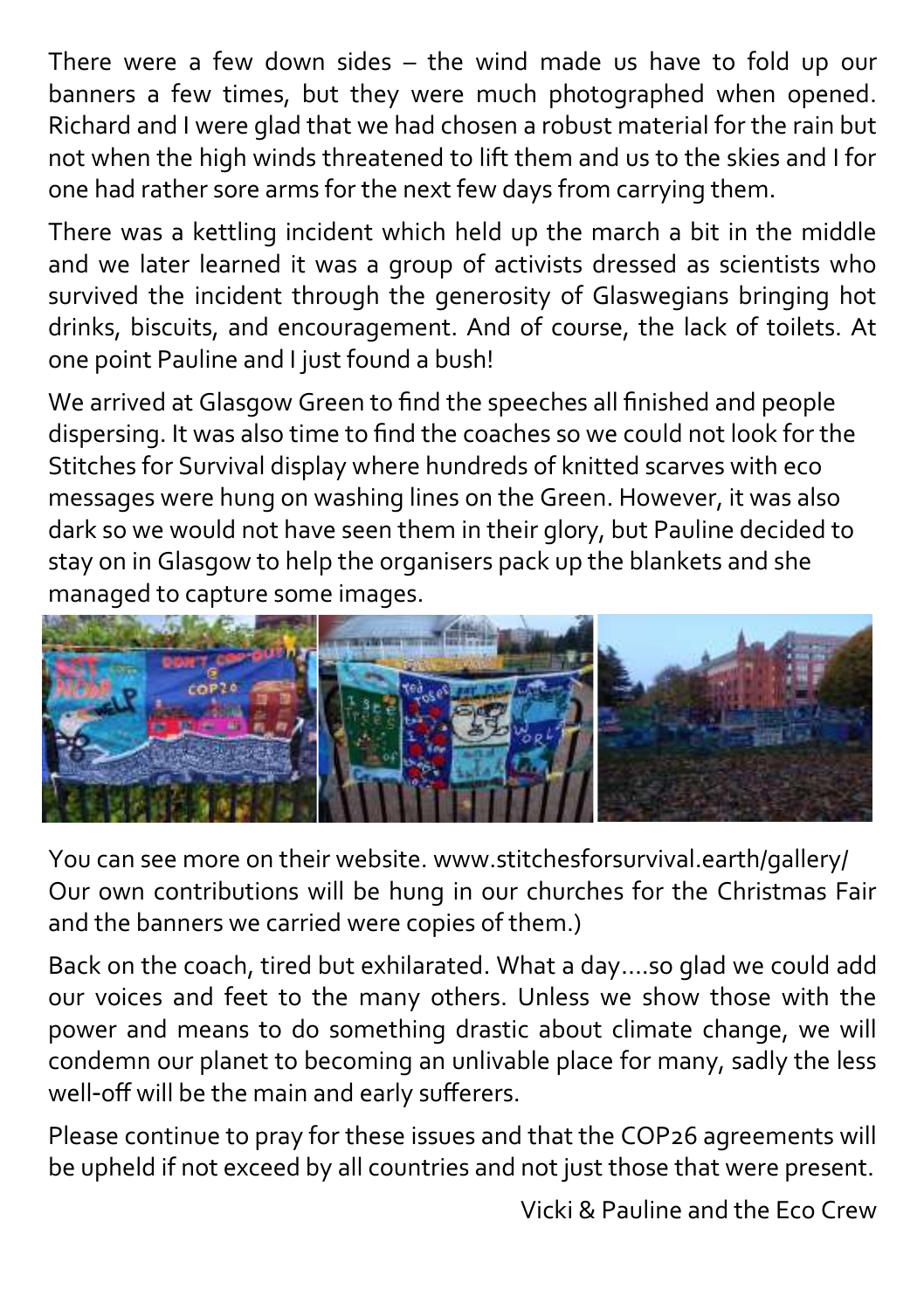## **Annual General Meeting**

### **St Leonard's AGM Sunday 28th Nov**

The AGM will be held at the close of our Sunday worship on the 28th November. Afterwards if you are able to stay a light lunch will be provided. Please sign up so we can gauge numbers for catering.

## **Messy Church Saturday 27th November 2pm**



With Masks and hand sanitisers at the ready we are now getting ready to welcome you back to Messy Church on **Saturday 27th November at St** 

**Mary's.** 

As a one off for November we are having Messy Church with "Afternoon Tea" (sandwiches and cakes) from 2-4pm.

We invite you to book a place in advance for you and your family.

To book please contact the Church office



Join in with Weekly Sunday Worship

## **St Mary's 9.30am stmarysdalkeith.org.uk**

## **St Leonard's 11.15am**

**stleonardslasswade.org.uk**

## Find us on **C** @StLandM

#### **Church Office & Rectory**

11 Peacock Parkway Bonnyrigg EH193RQ

**8 0131 663 7000** 

or email  $\boxtimes$  office.stlandm@gmail.com

Both Churches are registered Charities St Leonard's Episcopal Church: Lasswade SC014151 St Mary's Episcopal Church: Dalkeith SC001677